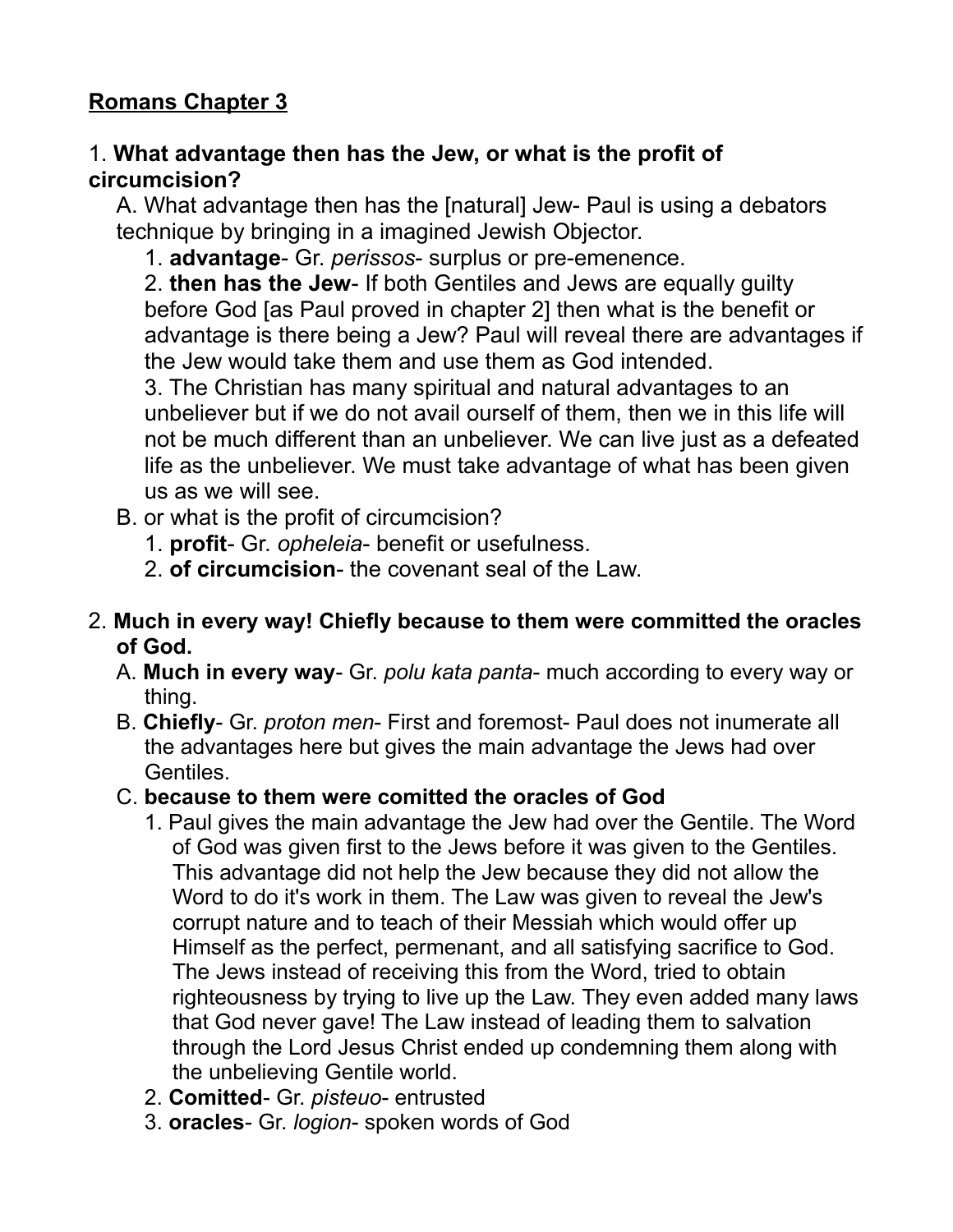4. The advantage that the Jew had over the Gentile was that they were given the Word of God. This is the same exact advantage a Christian has over an unbeliever. Just as this advantage was not realized and it did not benefit the Jews because of their rejection of the Word, so this advantage is largely being wasted in many Christian's lives. Many Christians do not reject the Word so much by disagreement than by neglect of it. The Word of God contains exceeding great and precious promises that through them we partake of the divine nature and live a supernatural Christ-life in this world by the power of the Spirit that inhabits the Word. The Word and the Spirit always work together. The Spirit will not work in our life outside and apart from the Word. If we neglect or reject the Word, we also by default reject or neglect the ministry of the Holy Spirit as well. To a Christian who lives this way, they are left to live by their flesh and the flesh of a believer is no different than that of an unbeliever. A carnal believer will look, act, and speak just like an unbeliever. How sad that many reject this great advantage and benefit God has given to us to stand out for Him in this dark world and really make a difference!

#### 3. **For what if some did not believe? shall their unbelief make the faith of God without effect?**

#### A. **For what if some did not believe?**

- 1. **did not believe** Gr. *apisteuo*
- 2. The only condition laid upon Abraham was to believe. He was justified by faith. God's covenant to Abraham and to His seed is by grace through faith. It is not grace alone or by faith alone. These are forever linked. They are the two sides to the same coin of God's salvation. What God provides in grace must be received by accepting faith.
- 3. The Jewish nation that attempted to be justified by the Law could not stand on the ground of grace. The Law and grace are founded upon different principles. One is of works and the other is received by faith. The Jewish nation broke the covenant of the Law and were justly condemned by God. They could not attempt to keep the Law and then claim God's promise of Grace.
- 4. Multitudes of believers are trying to do this every day. They attempt to live up to certain standards to be right before God, and when they fail they want God to give them grace. It does not work that way. Either you stand completely upon the merits of your works or you stand completely upon His grace.
- B. **shall their unbelief make the faith [faithfulness] of God without effect?**
	- 1. **faith** Gr. *pistis* in rare occasions this can be translated as faithfulness-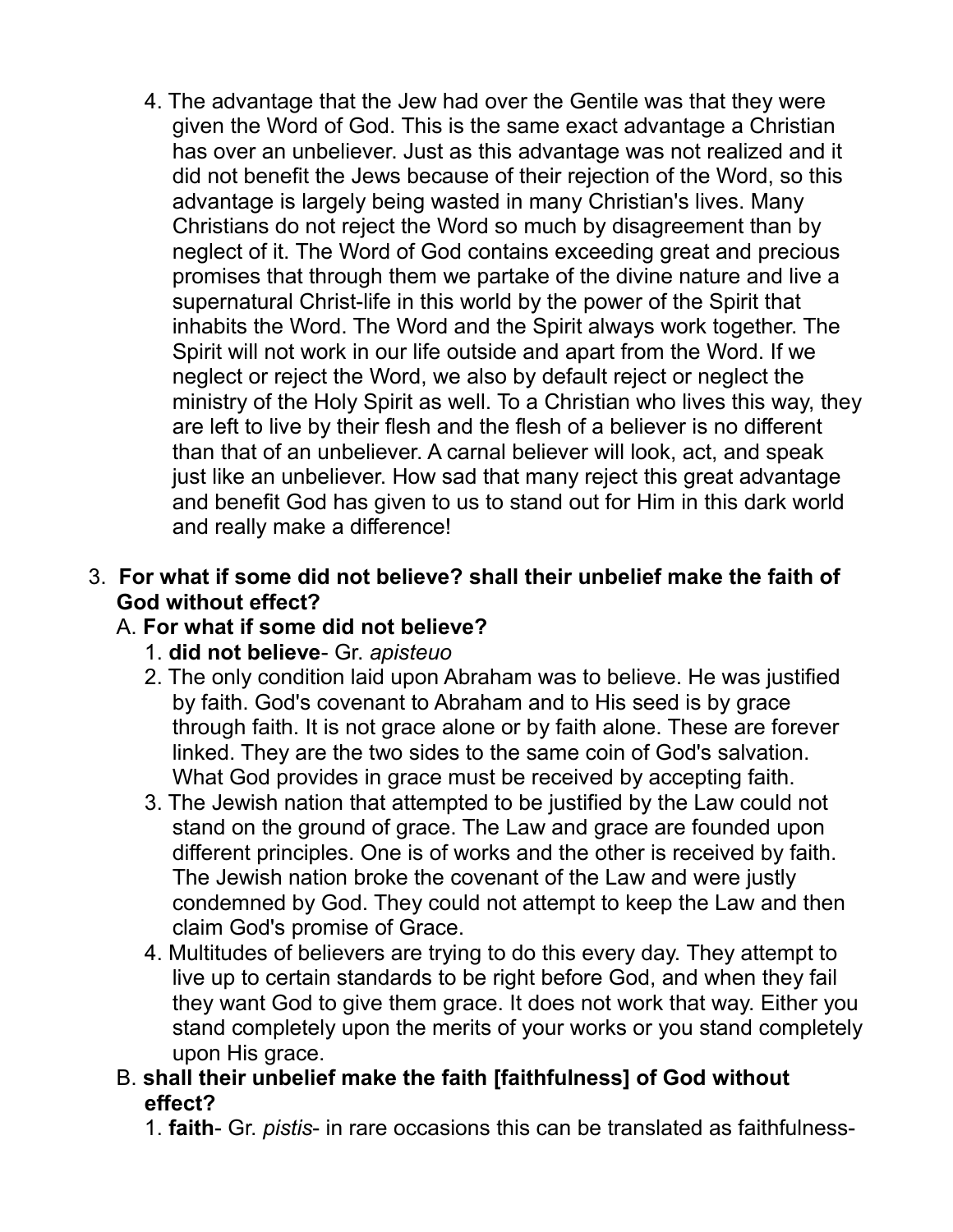#### see Galatians 5:22

- 2. The empty objection offered here and the theology it espoused is shared by many today. Popular theology today touts God's Sovereignty in exclusion to all else. This theology says, "God said it now He will and must do it!" The theology revealed in the New Testament is that what God has done and said must be recieved by faith for us to appropriate it. This is the balance of grace and faith. One is God's part and the other is man's part. It is popular and an ease to one's conscience to neglect man's part altogether and demand that God keep His part because He is Soveriegn and promised. Count on it, if we fail to receive what God has promised, it is not God's fault, it is ours my friend! No, when we fail it does not make God a failure as well. We would do well to admit our failure to believe and to act accordingly and start believing Him and be in a postion to receive from God in His timing.
- 4. **God forbid: yea, let God be true, but every man a liar; as it is written, That thou mightest be justified in thy sayings, and mightest overcome when thou art judged.** 
	- A. **God forbid** Gr. *me ginomai* may it never come into being! In Paul's day no one would use the name of God is such a way. It is not found in the Greek!
	- B. **let God be true** This is a present command in the Greek. This is an important phrase for those who feel they have deserved for God to have moved for them and feel that God has let them down. Many have turned away from God and church because they think God has been unfaithful to them and lied to them. They need to take this word to heart- Let it never come to be! Let God be true! He is true, but we need to let Him be true in our own thinking and heart. The present tense means we should continue in this mind- God is always true to His Word no matter what it looks like.
	- C. **but every man a liar** Gr. *pseustes* a falsifier
		- 1. What a strong word for everyone reading this right now. Every man a liar- none excluded. This includes you and me my friend. We have all lied at some point in our life. We have either told lies or lived a lie, but every man is a liar.
		- 2. It would be more accurate to say, "**Let** God be true, and **let** every man be a liar". We will not get very far with God if we do not admit our lies we tell others, ourself, and to Him. To the degree we can admit our falsity, is the degree we can accept God's truth and become faithful men and women of God.
	- D. **as it is written** Gr. *grapho*
		- 1. This is found in Psalm 51:4 when David admitted his own failure and lies and admitted that God's words given to Nathan the prophet were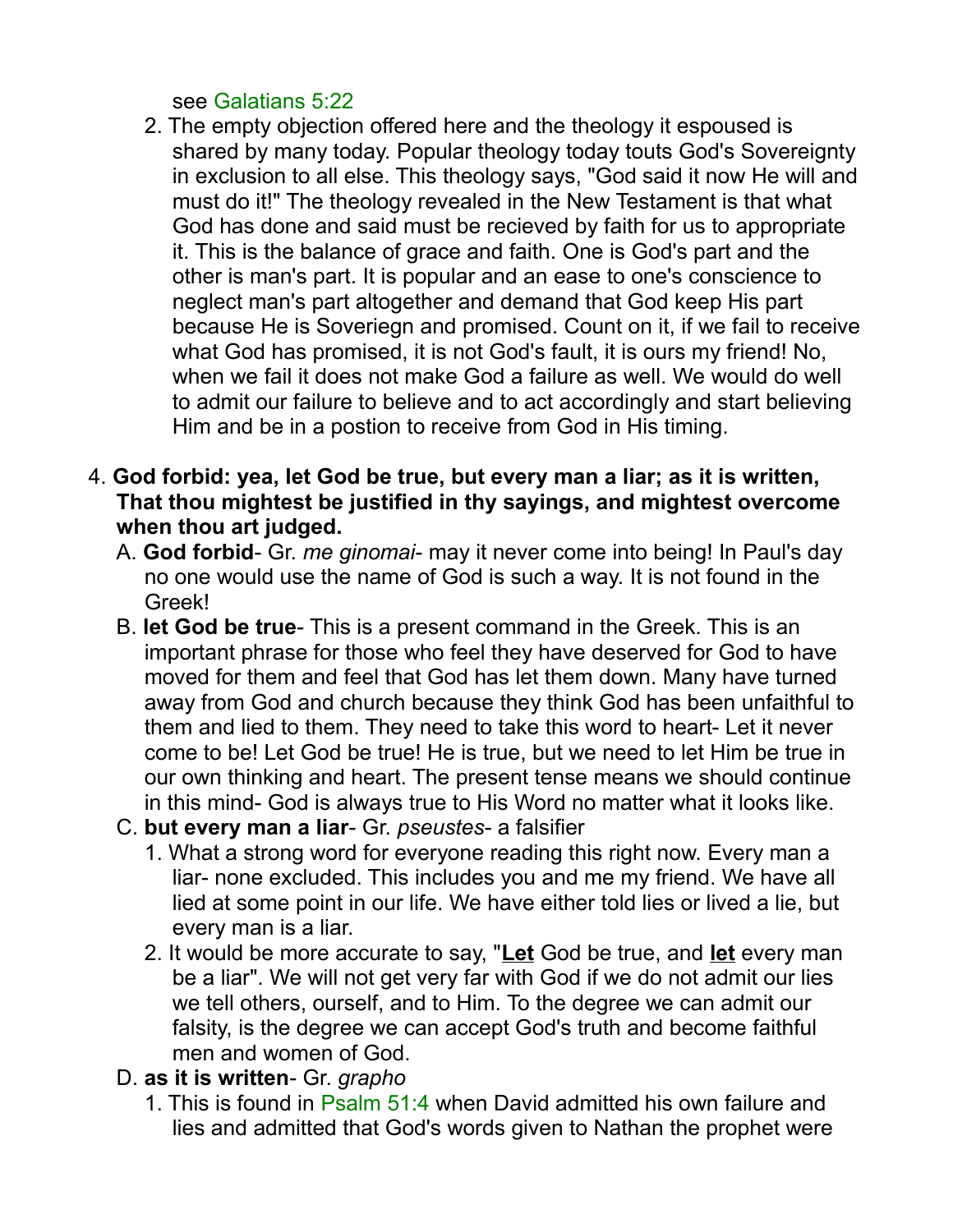true.

- E. **that thou mightest be justified in thy sayings-** We have need of being justified, but God does not. However, God is justified every time His Word or faithfulness is put to question. Have you ever taken God to court claiming He was unjust and not faithful to His Word to you? Let me tell you this. God is not in the least bit afraid you you spiritually "suing" Him in court for lying to you! He has not lost a case yet!
- F. **and mightest overcome when you are judged** God wins every time!
	- 1. **overcome** Gr. *nikao* to gain a victory. Used often in non-biblical Greek to winning a court case. God has never lost in court yet and He is not about to with you are me. Alot better minds who thought they had much better cases have been defeated in the Divine courtroom. God has been proven faithful and true each and every time.
	- 2. **judged** Gr. *krino* this can be taken in either the passive or middle voice. If it is in the passive voice then God is being judged. If in the middle voice it means that God is the one judging and He will come out with the victory. God has a perfect record as a prosecuting attorney and judge. I find more comfort in being judged by God and pleading innocence by way of faith in the blood of His Son, then taking God to court and judging Him! How about you?
- 5. **But if our unrighteousness commend the righteousness of God, what shall we say?** *Is* **God unrighteous who taketh vengeance? (I speak as a man)** 
	- A. Paul's imaginary objector is much like children today. Their excuses or arguments tend to get more silly and far-fetched as they go. As their excuses start wearing away they grab for outlandish ones in a desparate attempt to be justified.
	- B. **But if our unrighteousness commend the righteousness of God, what shall we say, Is God unrighteous in taking vengence?** 
		- 1. Basically this line of reasoning is that our sin is making God's holiness really stand out and we are actually doing God a favor by our sinning! How stupid can you get and still breathe!
		- 2. This theology is popular today. To sum it up with one sentence- "The ends justify the means". These people were saying to God, "God, your main goal was to be glorified. It really does not matter how that happens. If it happens by you looking really good compared to our sin, the goal has been reached, and you should be happy as pie and congratulate us and be actually indebted to us! You would be wrong to punish us after what we did for you!"
		- 3. Our holy living or our sin does not add to God nor take away from God. He stands outside of His creation and is in no need for it's help in being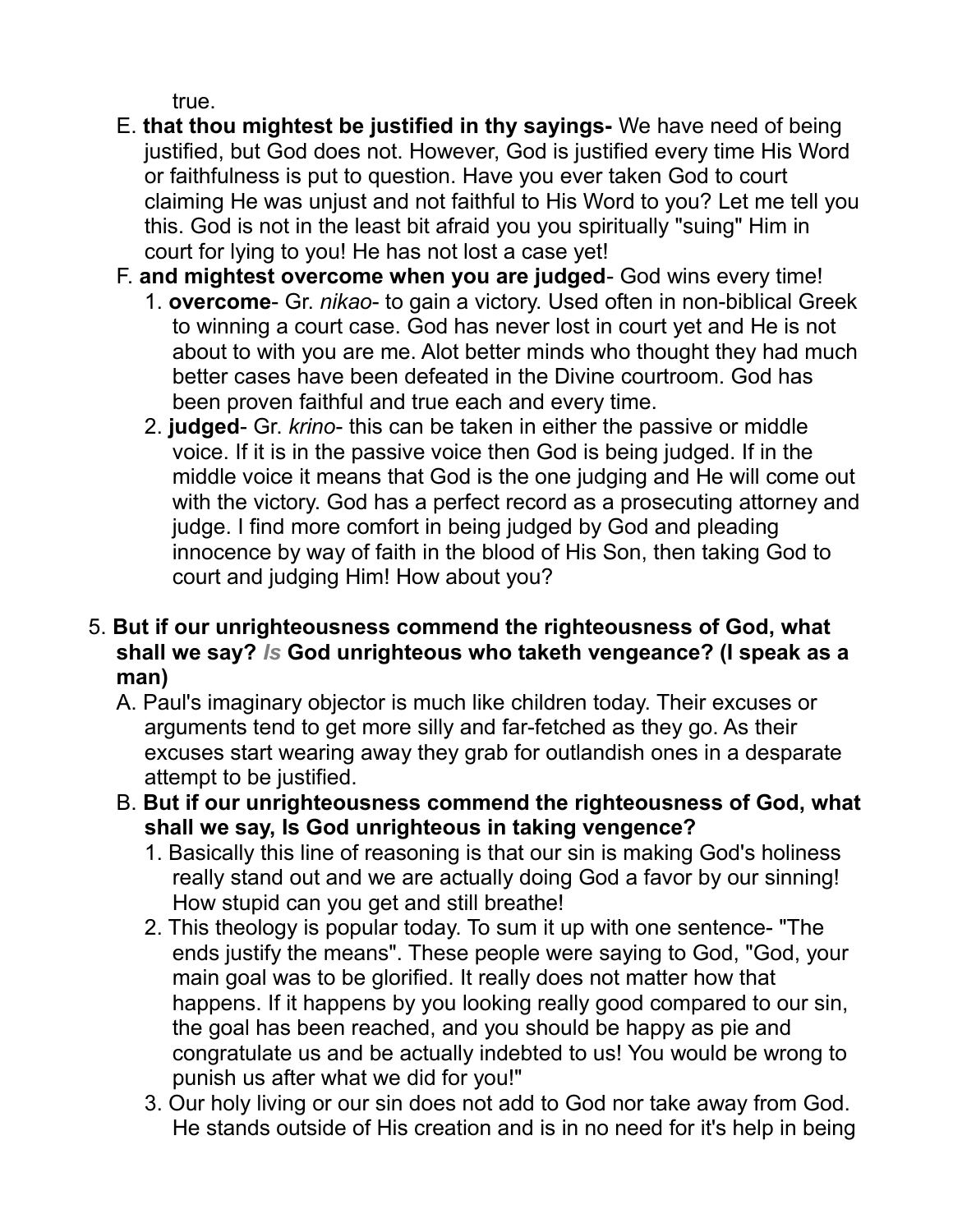glorified. God is not glorfied by our works or sinfulness, but by His own graceous demonstration of love and mercy seen in the finished work of His Son Jesus Christ. We glorify God by acknowledging God's greatness and believe upon the greatness of His Son and work on the cross.

- 4. **takes** Gr. *epiphero* to bear upon; **vengeance** Gr. *orge* lit. wrath
- C. **[I speak as a man]** He is speaking as an unregenerate man without the nature of God or His Spirit.

#### 6. **God forbid: for then how shall God judge the world?**

- A. **God forbid** again not in the Greek. Lit. may it never come into being.
- B. **for then how shall God judge the world?**
	- 1. **judge** Gr. **krino** future tense- The world thinks all is well because the judgement of God has not yet fallen upon them.
	- 2. **world** Gr. **kosmos** the ordered arrangment of all visable things. This world reveals the judgment upon athiesm. What is can be known about God outside of the Word of God can be seen in what God has made. [Romans 1:20] Everywhere you look in creation you see amazing order from the macro universe to the micro atomic world. Everything is so amazingly complex and designed. The human body is an engineering masterpiece! Only a fool can look at the amazing design and order around them and say all of it just randomly came together over time. Even if it could, where did all the random parts come from originally to come together randomly? Truly the scripture speaks of them, "The fool has said in His heart that there is no God." [Ps. 14:1]
	- 3. The Jews loved to sit in judgment on the gentile world. They saw them as pagan sinners who would be justly judged by God. Paul had ably proven in chapter two that the Jews were as guilty and deserving of punishment as the Gentiles. Now this Jewish objector is trying to worm out of it and calling into question God's right to judge him because His sin made God look so good. He was questioning God's righteousness in judging Him. God uses this against him by saying then how can I judge the Gentile world if I am unjust to judge you? If it is wrong for me to condemn you because your sin made me look so good, then it is also wrong from me to judge the Gentiles because their sin made me look good also!
	- 4. One thing is certain my friend- God is the Judge of the world and we all shall stand before God in judgment. We do not choose if we shall be judged or not, but we can decide at which judgment seat we stand at. We can either stand before the Judgment Seat of Christ [God the Son] as a believer in Christ [1 Cor. 3:10-15], or we can stand at the Great White Throne Judgment of God the Father as an unbeliever [Rev.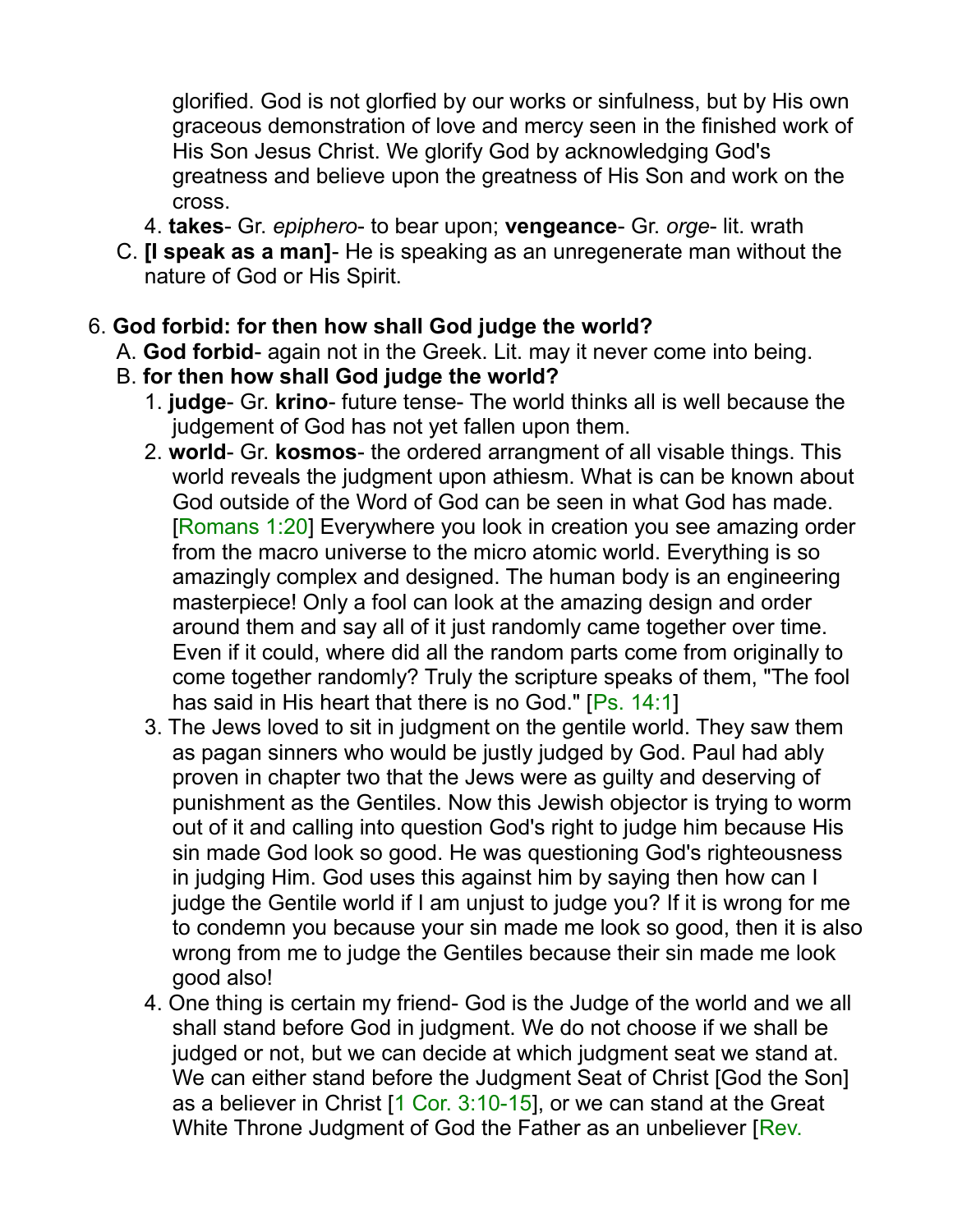20:11-15]. Those at the Judgment seat of Christ will be saved and those at the White Throne will be lost forever.

#### 7. **For if the truth of God hath more abounded through my lie unto his glory; why yet am I also judged as a sinner?**

- A. **For if the truth of God** The truth of God is His righteous standard
- B. **hath abounded** Gr. *perusseuo*
- C. **through my lie- Gr.** *pseusma*unrighteousness is a lie. The unsaved entire life before the eyes of an Holy God is a lie.
	- 1. Note the change in this verse from the previous verses. The objector has changed from using the word "our" to using the word "my". This Jew is so prideful that he distances himself from the group he has belonged to and admits the nation of Israel deserved condemnation, but he himself goes on without them in trying to justify himself. We all have the tendency to lump all others in one category and put ourselves in a unique category. This Jew thought to Himself, "Surely, God will not condem ME!"
	- 2. How often we judge people by their actions, while we judge ourselves by our intentions.
	- 3. We tend to judge others and put them in the guilty category while we ourselves we see as innocent even though we do the same things. Paul made this clear at the beginning of the last chapter, that those who judge are guilty of the same thing in some way or another. [Romans 2:1] We are no different than anyone else. We can only group people into two categories- sinners and the righteous by faith. You are lumped together in one group or the other. You do not get your own group. I believe one of the aspects of maturing is the slow and painful realization that we are not the center of the universe exclusive to all others.
- D. **unto His glory** The lie did not cause God glory. The punishing of the wicked and the lie brings Him glory. A murderer does not bring glory to the law. However, when the law condemns such a man and he is put the death, then the law is glorified and held in esteem when it is upheld. God righteousness is glorified when the wicked are judged and punished. Only by this can it be esteemed and upheld.

## E. **why yet am I also judged a sinner?**

- 1. Again this proud Jew is struggling with the fact that he is being lumped in with other ordinary sinners.
- 2. He had hoped his arguments were turning God's opinion. He is upset that he is **YET** still going to be judged.
- 3. Notice the word "**ALSO**". This word reveals his separation in his mind from the others that are seen as sinners. He is upset that he **ALSO** is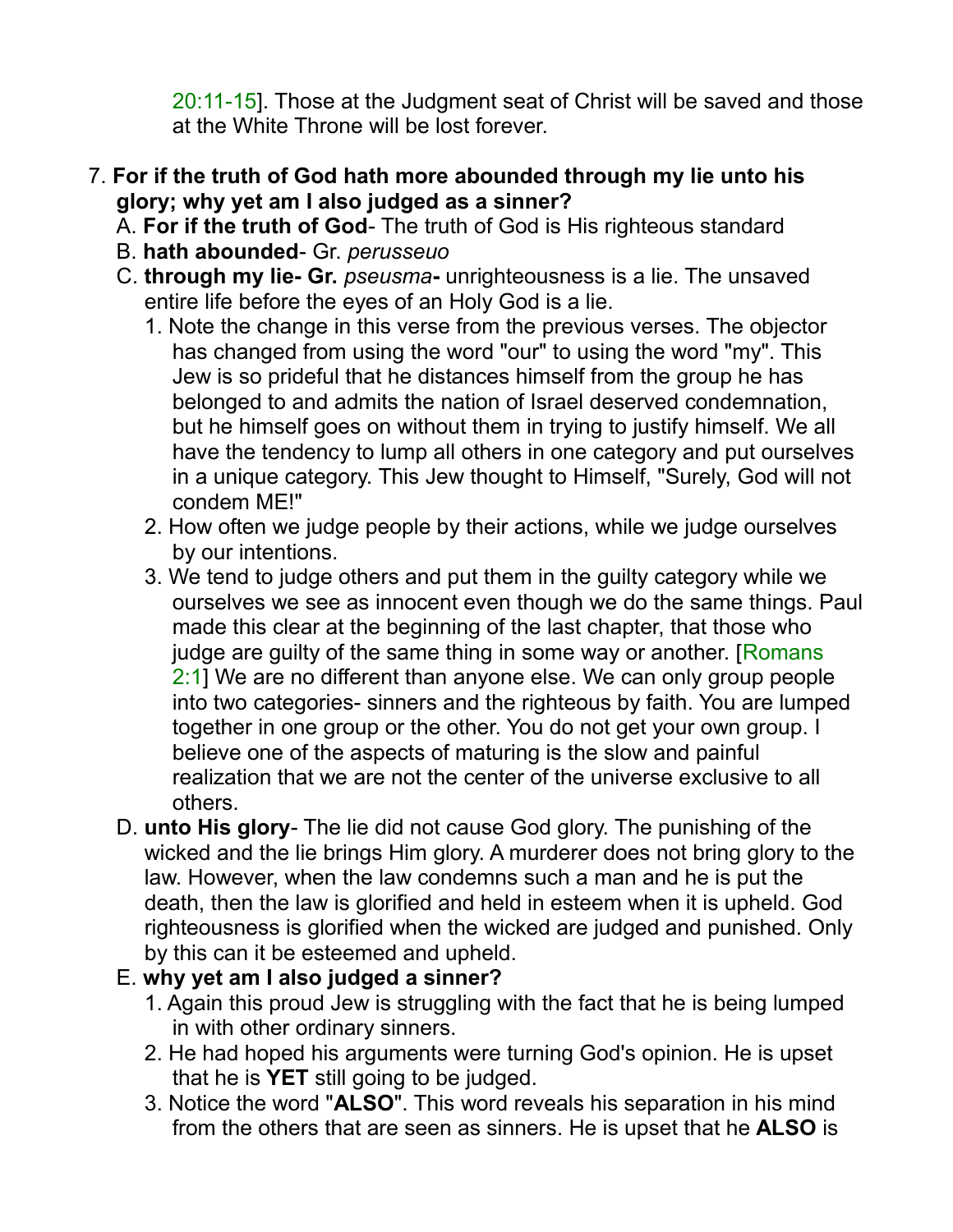being judged a sinner. "How dare God lump me in with sinners, does he not know who I am! I am special!"

- 8. **And not** *rather,* **(as we be slanderously reported, and as some affirm that we say,) Let us do evil, that good may come? whose damnation is just.** 
	- A. **And not rather, (as we be slanderously reported, and as some affirm that we say)**
		- 1. **slanderously reported** Gr. *blasphemeo* present tense- being blamphemed- from blapto- to hurt or injure; phemi- say or affirm- to hurt or damage others with your words. How often have we thus blasphemed others? Religious people are guilty often of blempheming others. Jesus was blasphemed and so was Paul and if we teach what they taught we also shall be. Those who teach and preach grace will be blasphemed by religious people. When they hear the message that we are made right with God not based on what we do but on what Jesus has done, they blaspheme and say, "So you are teaching that it is ok to do evil!" This was never said or even implied! At the time of this writing some were following Paul where he had just been and was blaspheming him and the message of grace that he preached.
		- 2. **affirm** Gr. *phemi* present tense- are affirming presently

#### B. **Let us do evil, that good may come?**

- 1. This is another way of saying, "Let us sin that grace may abound!"
- 2. **Evil** Gr. *kakos*; **good** Gr. *agathos* divine good
- 3. We should not stop preaching the truth because we are afraid that wicked and perverse people will twist it around to say something we did not say or ever would say. Peter talked about those who twisted what Paul taught. [2 Peter 3:16] Although he knew some would twist what he said, Paul still taught the truth unashamedly. The power of God is in gospel of grace. [Romans 1:16] If he tried to shut down his opponents by ceasing to preach the gospel so they could not twist what he said; he would stop their lies, but he would also stop the power of God! Let God deal with those who pervert your words. Those who are God's sheep will know the difference between the voice of the shepherd and that of a stranger according to Jesus Himself. Keep preaching the truth!

## C. **whose damnation is just**

- 1. **damnation** Gr. *krima* judgment
- 2. **just** Gr. *endikos* lit. in the right
- 3. God is in the right for judging those who pervert and twist the truth into a lie. This is the nature of Satan. Satan will surely be judged and all that proceed from him shall be judged in like manner. None is excluded including this proud Jew Paul has been addressing.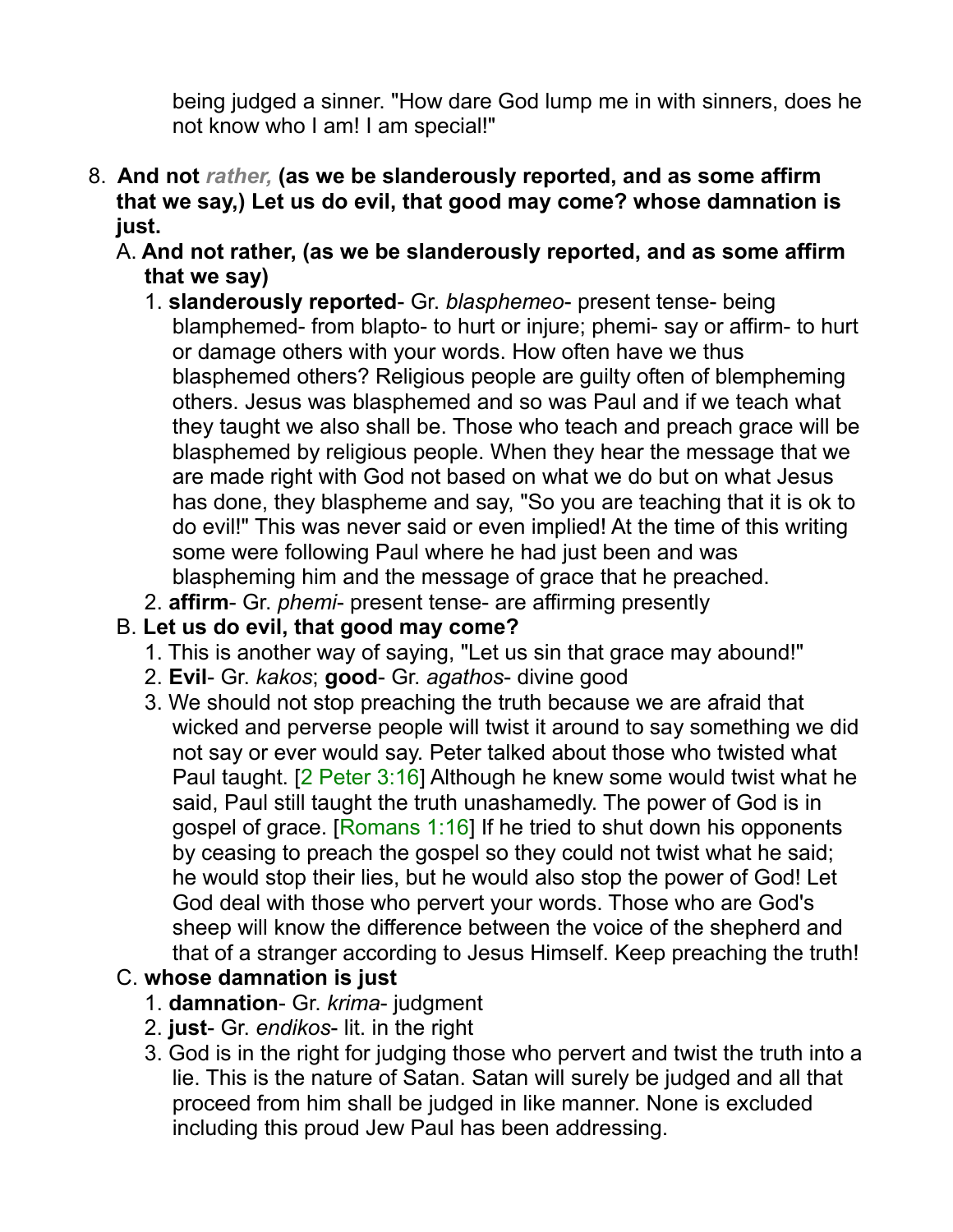- a. Gal 6:7 Do not be deceived, God is not mocked; for whatever a man sows, that he will also reap. Gal 6:8 For he who sows to his flesh will of the flesh reap corruption, but he who sows to the Spirit will of the Spirit reap everlasting life.
- 9. **What then? are we better** *than they?* **No, in no wise: for we have before proved both Jews and Gentiles, that they are all under sin;**  A. **Are we better than they? No, in no wise:**
	- 1. **better** Gr. **proechomai** *pro- before, in front of; echo- to hold- to hold a place of preimenance. Possibly this Greek word can mean to hold before yourself as a defense or shield.* In this sense you could translate, "Do we have a defense [*against accusation and condemnation*]
	- 2. Notice that in verse 1 this question is asked, "What advantage has the Jew? Paul says, "Much in every way".
	- 3. Here Paul now says to the question of are we [Jews] better than they? His reply is "No, in any way". Why the change? It is becuase the Jews had rejected the advantage of learning from the Law and the promises given to them. They turned the Law into a religion, instead of letting it be a tutor to bring them to Christ as it should have. [Galatians 3:24-25]
	- 4. Really the Law was given to expose men for who they really are- a sinner needing salvation. The Law did it's work in showing that the Jew was really no better than a Gentile. Have a better code to live by does not change the heart of a person. It just shows up more readily how unable and wicked they are in not being able to keep it.
	- 5. Paul uses the word "we" in this verse for the first time. He now includes himself. Sometimes "we" Christians think we are better than unbelievers because we are saved and have the Holy Spirit. But we ourselves are no better than unbelievers. We were not saved by our good works, but by the grace of God through the faith He gave us. [Eph. 2:8-9] We must guard ourselves against an elitist mentality which betrays works righteousness. We have faith righteousness and that righteousness is a gift through faith in Christ.
	- 6. How often have we proven that left to our own flesh we are no better than an unbeliever. A Christian can and will commit the same sins as an unbeliever because we have the same identical fallen flesh as they do! Only by living from the Spirit can we experience a life much different than the unbeliever. This Christ life is a gift from God and we can take no credit for it.
	- B. **for we have before proved both Jews and Gentiles, that they are all under sin;** 
		- 1. **have proved** Gr. **proaitiaomai** *to previously lay a charge or*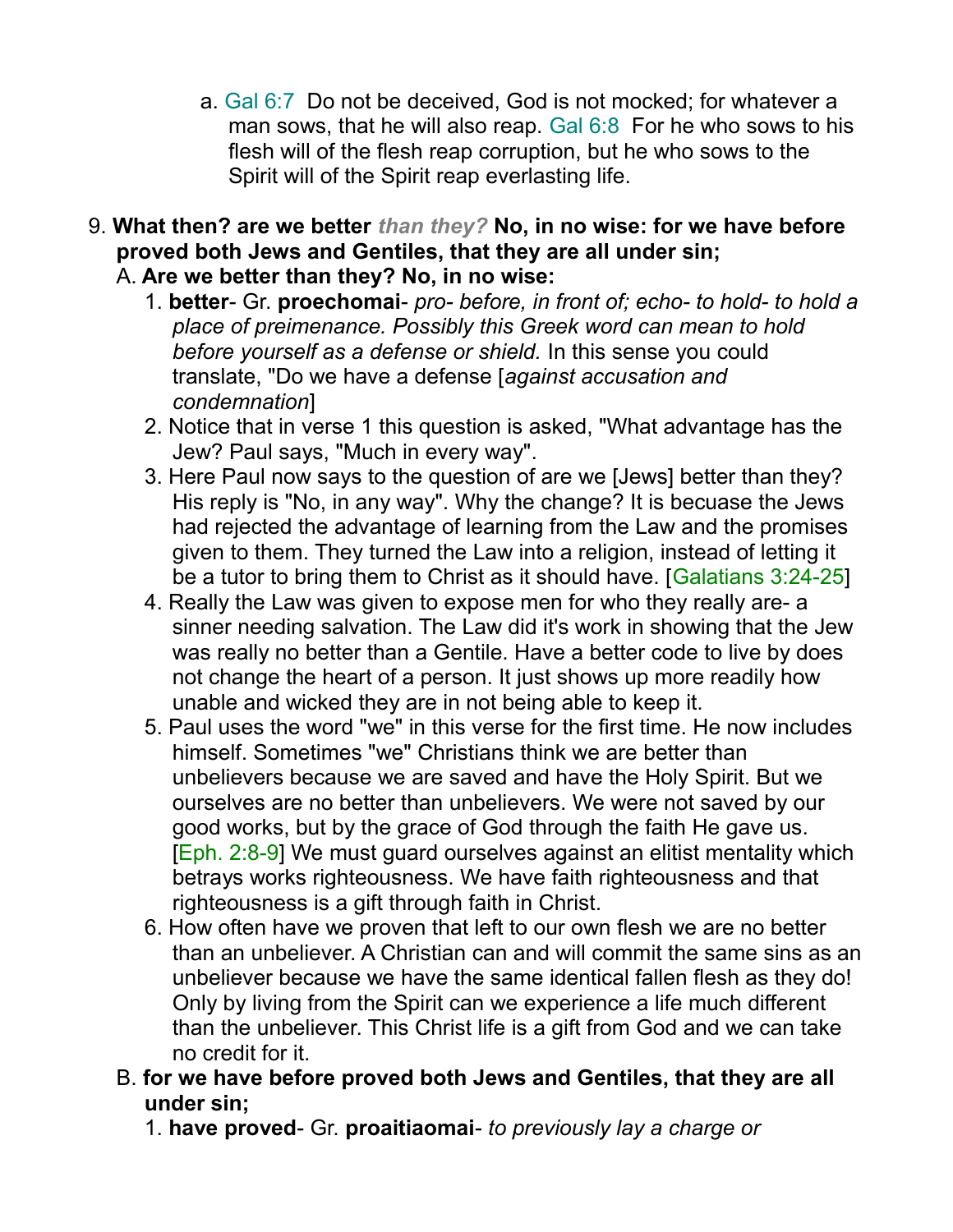*accusation against with proof.*

2. **both Jews and Gentiles**- Paul laid out his case against the gentiles in chapter 1 and his case against the Jew in chapter 2. He lays out his case against all of humanity in this chapter.

## C. **they are all under sin**

## 1. **under sin**- Gr. **hupo harmartia**

- a. All men are sinners by nature due to Adam's sin. [Romans 5:12] We all were in him when he fell, so we also fell in Him.
- b. The sin principle is passed to all children. They all are sinners by nature. This is the sole reason that they all become sinners by choice. Until one sins by choice they are not credited with Adam's sin. Although we have the sin principle within our flesh at birth, we are not separated spiritually from God until we wilfully yield to the sin principle in us. God is the Father of spirits. [Heb. 12:9] He does not create dead spirits. All children are born with alive spirits but with the sin principle in their flesh. If a child dies before he knows what is right and wrong then he will go into the presence of God because their spirit is still alive to God. That is why David said about his dead baby child that he would go and see him. The child was born alive to God and had not reached the age of accountability. [2 Sam. 12:23] Once a child chooses to sin [obeying the sin within them] against either the Mosiac Law [if a Jew] or against the law of the conscience [if a gentile] then they are cut off spiritually is in need of being born again to enter into God's presence. [Romans 7:9]
- c. All people are born under sin- under the authority, control, and dominion of sin. This therefore shows us that all people will not be able to escape the pull of sin and not commit a sin by choice. The pull of sin is so strong it eventuates all will succumb to it's influence. Without the Spirit of God we do not have the power to resist and overcome sin. All men and women are sinners by nature [through Adam] but also commit the same exact wiful sin as Adam did. We can and will not be able to have any beef with Adam and Eve in heaven. We all did the exact same thing!

## 10. **As it is written: "THERE IS NONE RIGHTEOUS, NO, NOT ONE;**

- A. **As it is written** [Ps. 14:1-3, Ps. 53:1-3]- In the mouth of two or three witness let every word be established. [Deut. 17:6]
- B. **There is none righteous, no, not one** none is righteous by their good doing. A baby's spirit is created righteous before it falls at the point of accountability, but this verse is referring to being righteous *by deeds*. This is evident by the scripture that is quoted here. It finds it's reference in two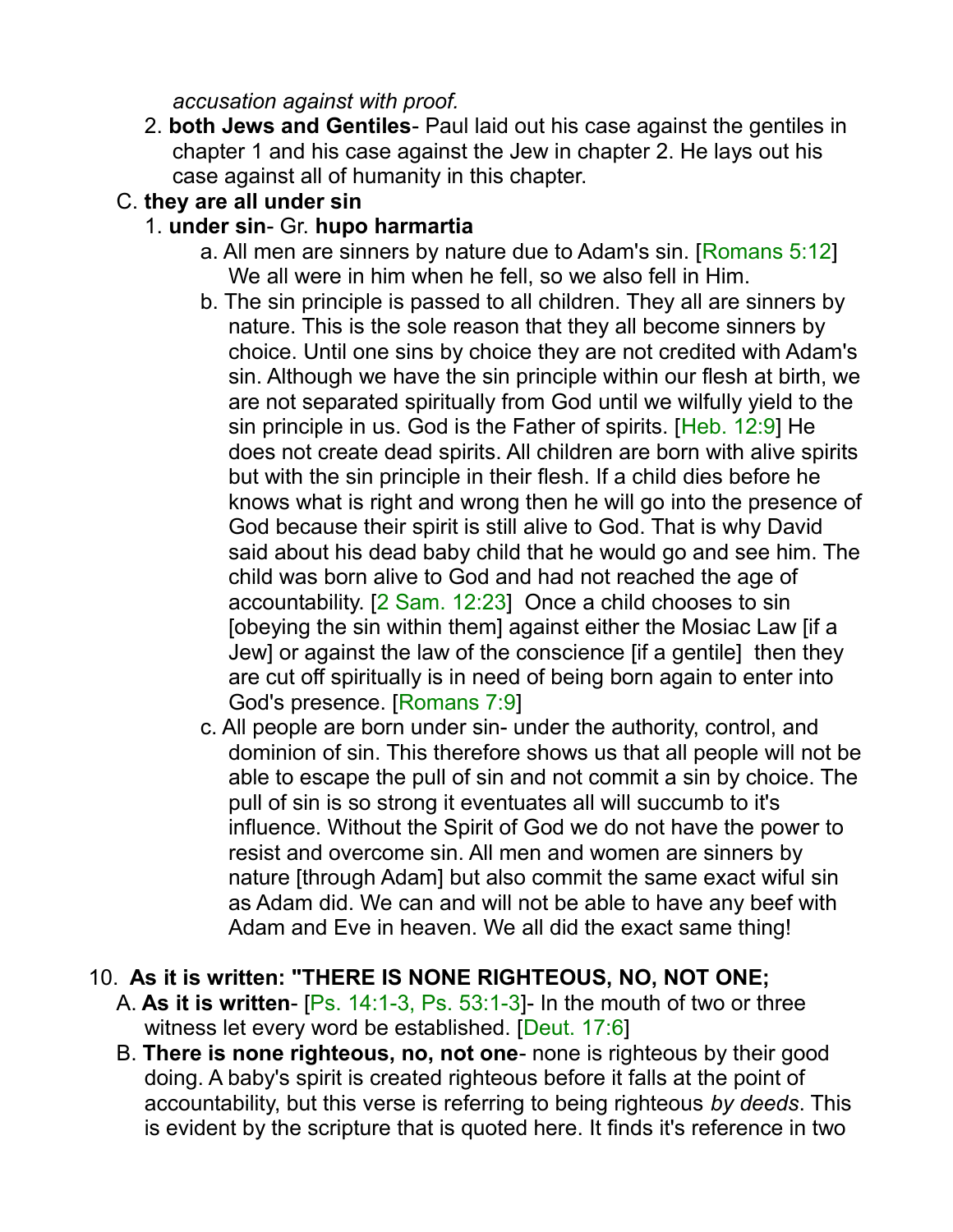OT scriptures listed above. Both references above in the OT say, none *does good*, no, not one. No one has been declared righteous by their deeds. Adam was created righteous. Babies are created righteous in their spirit. Jesus was righteous by nature. Multitudes of believers are now righteous by a gift of God's grace. But none were righteous by their deeds except Jesus.

C. righteous- Gr. **dikiaos**- *one declared innocent, right, conforming fully to a standard, to be as one ought to be.*

### 11. **THERE IS NONE WHO UNDERSTANDS; THERE IS NONE WHO SEEKS AFTER GOD.**

## A. Ps. 14:1-3; Ps. 53:1-3

- B. **There is none who understands**
	- 1. **understands** Gr. **suniemi** *sun- together; hiemi- to put- to put something together.* Without the Spirit of God noone can put together spiritual things.
		- a. Natural man neither understands their true condition before God and what true righteousness is and how to obtain it apart from the revelation of God.
	- 2. A lack of understanding of God is the fountain head of all the evils listed after this. You must understand God first in order to seek after God. Seeking without understanding is only groping in the darkness as is seen in multitudes of vain religions. [Acts 17:27] Only God can give an understand of Himself. Natural man cannot understand spiritual things apart from the Spirit of God. [1 Cor. 2:14] He has chosen to do this in the gospel. The preaching of the gospel brings understanding to those in the dark so they can truly start their seeking of God in their life. This is why one of the chiefest prayers of the apostle Paul is for Christians to gain knowledge, wisdom, and understanding of God. [Col. 1:9] This leads to a pursuit of God and holy living.

#### C. **There is none who seeks after God**

1. It might incorrectly be said that everyone in all religions are seeking after God. This scripture says they are not. Man apart from the Spirit of God only seeks self- self justification, self promotion, self glory, etc. Only the Spirit of God can place a true hunger and drawing to seek the one true God. Many seek for *a* God, but none can seek *THE* God apart from God's calling and drawing. [John 6:44] That is why God must first give a spiritual understanding of Himself before one can truly seek Him.

#### 12. **THEY HAVE ALL TURNED ASIDE; THEY HAVE TOGETHER BECOME UNPROFITABLE; THERE IS NONE WHO DOES GOOD, NO, NOT ONE."**  A. Ps. 14:3, Is. 53:3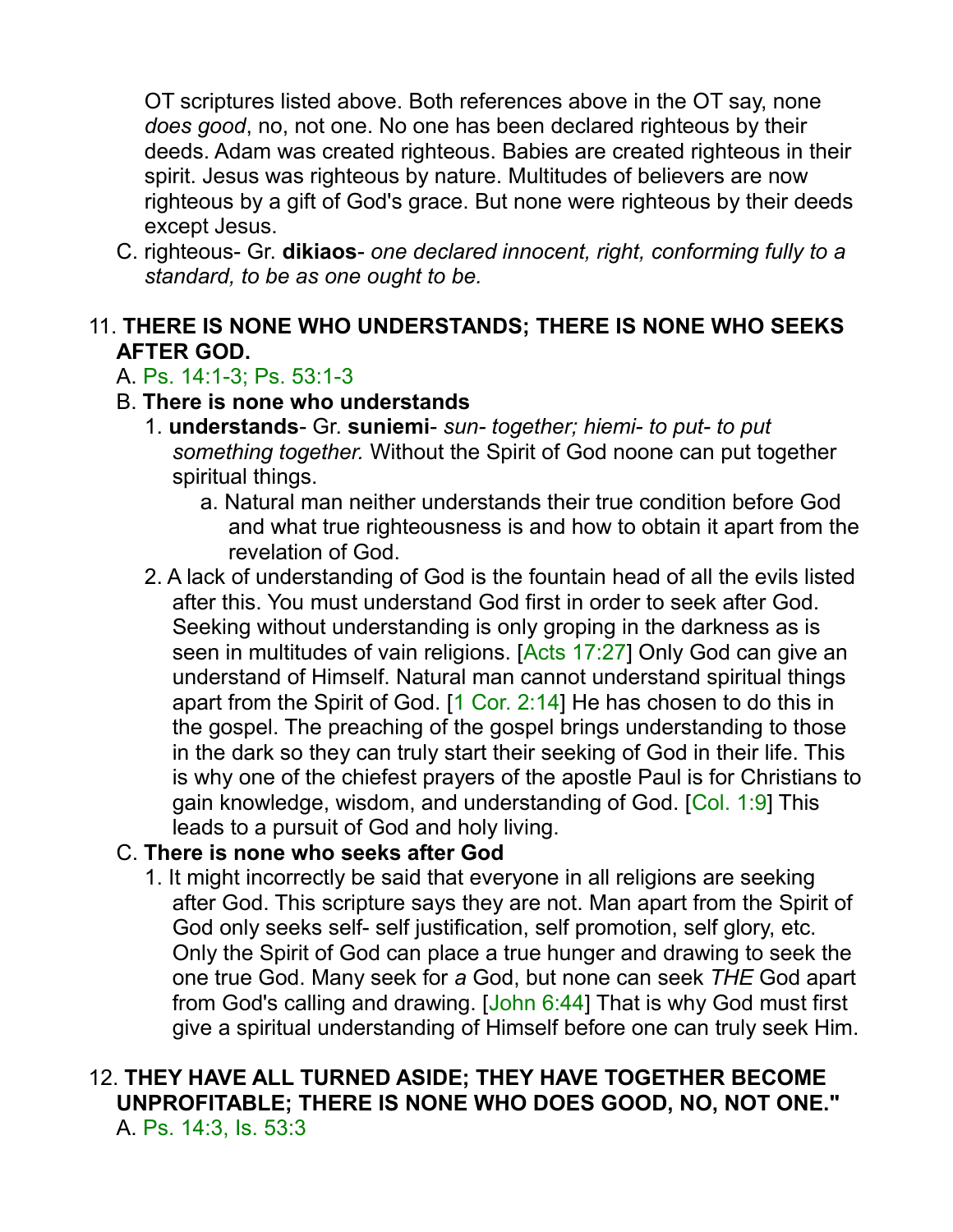# B**. They have all turned aside**

1. **turned aside**- Gr. **ekklino**- *ek- out of; klino- to lean- to lean out of the way, to bend out of shape.* All of mankind is bent and has become unusable. As a plane cannot stay straight without a compass and navigational guides so man cannot stay straight without the compass of the Word of God and the navigation of the Spirit of God.

# C. **they have together become unprofitable**

- 1. **together** this speaks of the fall of Adam. He turned asided from God and became bent and unusable. We in him all together experienced the same.
- 2. **unprofitable** Gr. **achreioo** *to become useless, unserviceable.* The Hebrew word for the OT citation for this verse means to spoil and to become rancid. An unsaved person or a carnal Christian is not useable for God no matter what their gift or talents may be. The flesh cannot serve God because it is bent and is unusable to Him.

## D. **there is none who does good, no not one.**

1. All the good works of the unsaved are not good in God sight. They are done for self justification and self appeasement. A work that is to justify yourself and to make yourself feel better are not good works in God's sight because they are focused on self and done for self. A good work God accepts is works that are God directed, God focused, God empowered, and done for God's purpose.

#### 13. **"THEIR THROAT IS AN OPEN TOMB; WITH THEIR TONGUES THEY HAVE PRACTICED DECEIT"; "THE POISON OF ASPS IS UNDER THEIR LIPS";**

## A. **Their throat is an open tomb**

- 1. **throat** Gr. **larugx** *where we get lyrnx*
- 2. **open tomb** Gr. **anoigo taphos**
	- a. When an unsaved person is dead spiritually. Their spirit is in a grave. When an unsaved person speaks they take off the lid to their grave and the stench of their death comes forth in bitterness, anger, cursing, gossip, backbiting, negativity, etc.

## B. **with their tongues they have practiced deceit**

- 1. **tongues** Gr. **glossa** *we get glossary from this word.*
- 2. **deceit** Gr. **dolioo** from **dello** *a decoy*
	- a. People use their mouth as a decoy to hide their true inner selves. They lie and mis-represent themselves to look good, wise, humble, loving, and righteous. It is all a decoy and God sees right through it. People can be fooled but God cannot.

## C. **the poison of asps is under the their lips**

1. **poison**- Gr. **ios**- *venom*